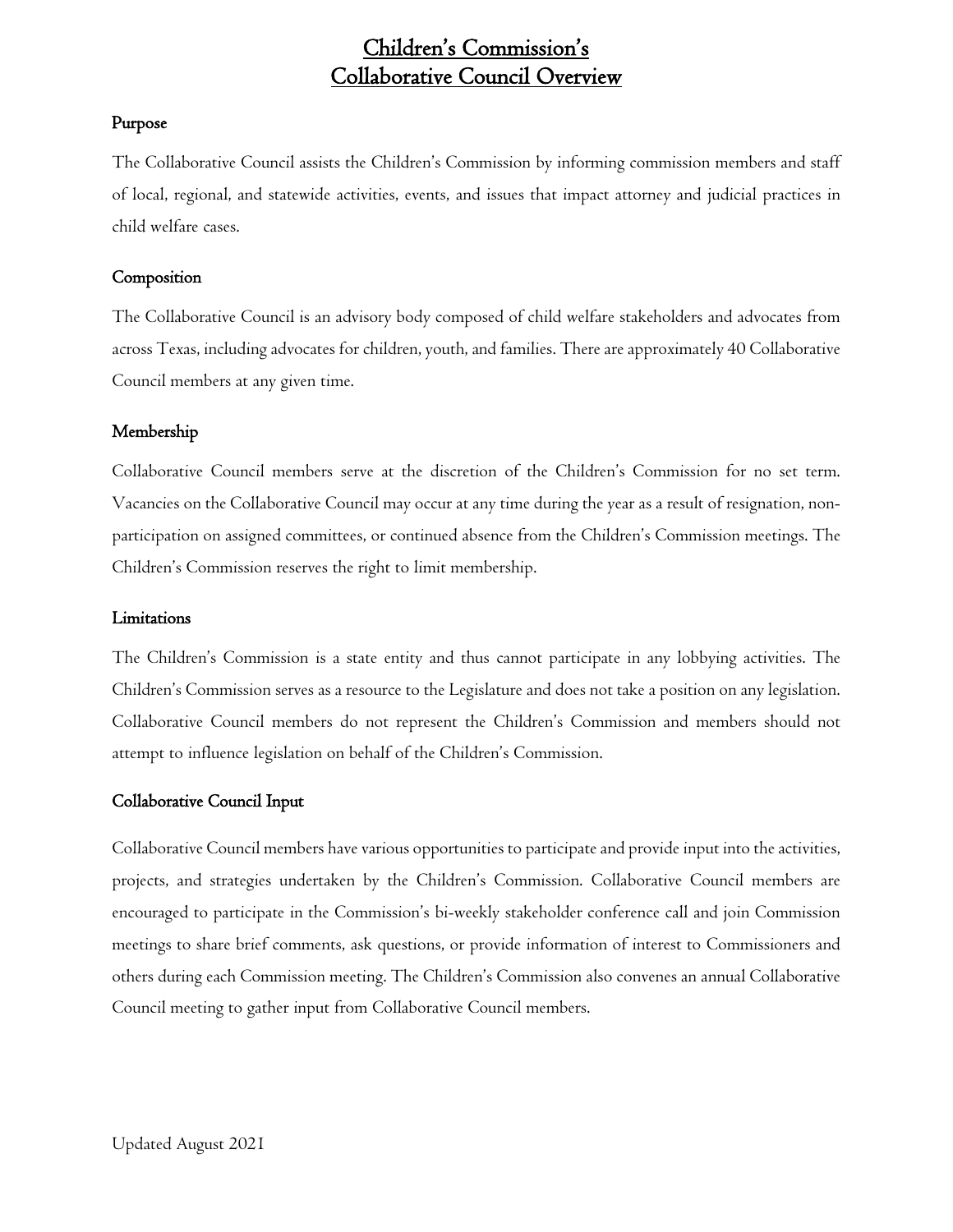## Children's Commission's Collaborative Council Overview

In addition, Collaborative Council members may be invited to make short presentations at Commission meetings. Collaborative Council members can also contact the Children's Commission directly to submit comments, information, and announcements at Commission meetings.

#### Committees, Workgroups & Task Forces

The Children's Commission maintains four standing committees: Systems Improvement, Legal Practice and Process, Training, and Data. The Children's Commission may also form ad hoc committees, workgroups, and task forces. At least one member of the Children's Commission staff is assigned to each committee, workgroup, and task force. The committees, workgroups, and task forces are chaired by at least one judge handling child welfare cases, a member of the Children's Commission, or another person with expertise in the subject matter area. Committees, workgroups, and task forces are formed based on the need, the outcome expected as a result of the work, whether there are measurable objectives or anticipated outputs from the effort, and whether any data can be collected to provide evidence of the committee, workgroup, or task force's usefulness. The same process is used periodically to assess the impact and productivity of committees, workgroups, and task forces.

#### Committee Membership

Committee Chairs, in consultation with Children's Commission staff, may add or remove committee members at their discretion. Any Collaborative Council member may submit a request to the Committee Chair or to the Children's Commission Executive Director to join a Children's Commission committee, workgroup, or task force. Collaborative Council members may also make a recommendation to the Committee Chair or Commission Executive Director for an additional member to participate on a committee, workgroup, or task force. The Children's Commission has discretion to invite Collaborative Council members to a different or additional project than the one requested, depending on current membership and area of interest.

#### Travel Reimbursement

The Court Improvement Program (CIP) is federally funded, and travel reimbursement is thereby governed by the reimbursement policies of the CIP, the Children's Commission, and the Supreme Court of Texas. Most Children's Commission committee, workgroup, and task force meetings are held in Austin. Collaborative Council members who travel to Austin for Children's Commission or related meetings may submit certain travel expenses to the Children's Commission for reimbursement. Any person with work